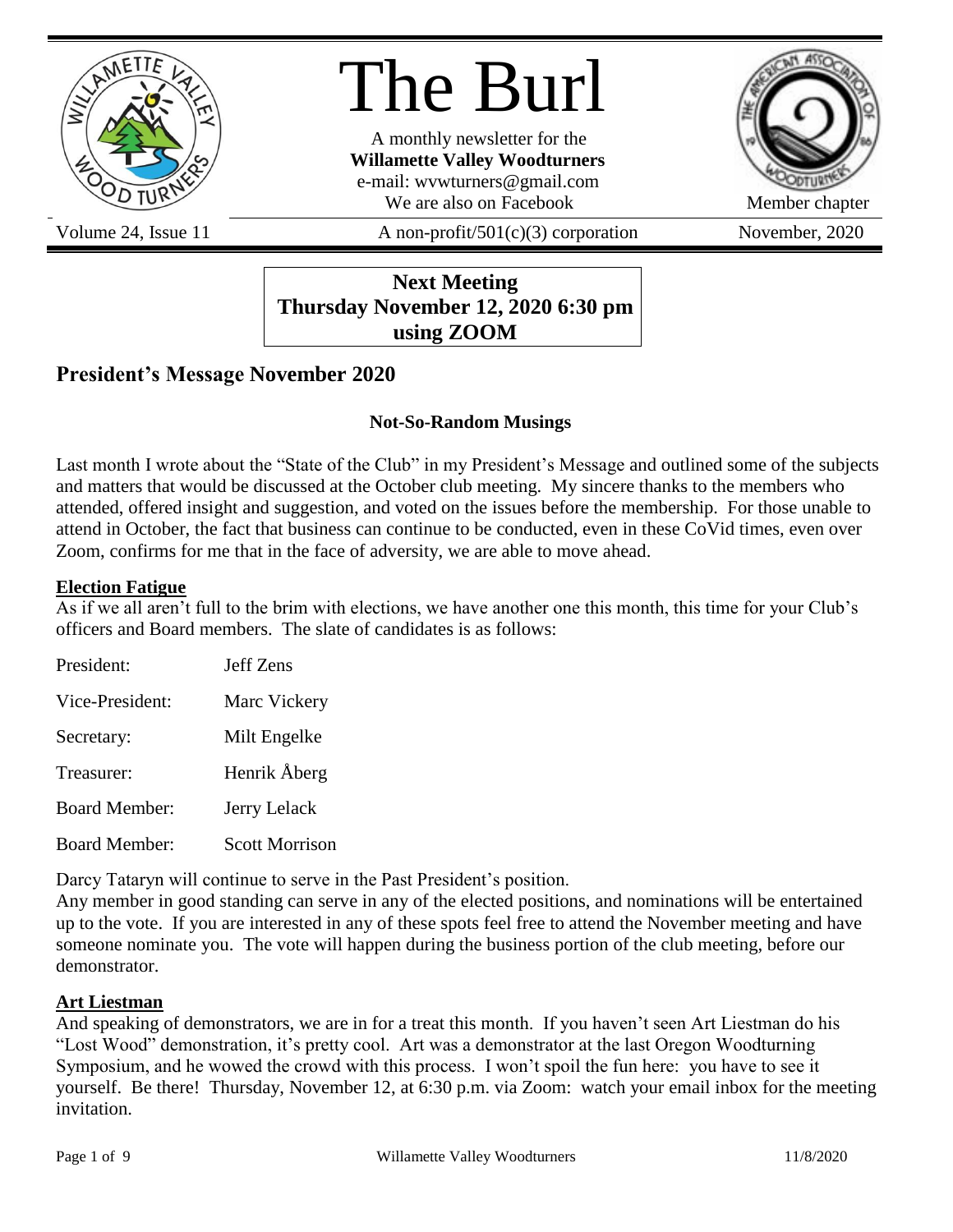# **Empty Bowls**

As of this writing, and to the very best of my knowledge, it's still happening the weekend before Thanksgiving. HOWEVER: The Oregon governor has issued additional directives that may – or may not – impact the event. The club is still planning on it: here is what we need you to do. First, finish up your bowls, and get them to Jerry Lelack. We need them in hand no later than November 19 so they can be priced, labeled etc. Second, get in touch with either Darcy Tataryn or Marc Vickery and tell them what you can do to help out. We need the event staffed on Friday, Saturday and Sunday, and we are planning to do some demonstration turning as well. All hands are welcome and encouraged to participate. Now: Get out to the shop, sharpen your bowl gouges, and…Let the Chips Fly!

**\_\_\_\_\_\_\_\_\_\_\_\_\_\_\_\_\_\_\_\_\_\_\_\_\_\_\_\_\_\_\_\_\_\_\_\_\_\_\_\_\_\_\_\_\_\_\_\_\_\_\_\_\_\_\_\_\_\_\_\_\_\_\_\_\_\_\_\_\_\_\_\_\_\_\_\_\_\_\_\_\_\_\_\_\_\_\_**

#### ~~Jeff Zens

#### **Art Liestman:**

 $\triangleright$  The Lost Wood Process - I turn spindle blanks that are made up of three laminated layers. After turning, the middle layer is removed and the two outer layers are rejoined to give a turned object that isn't round. More details can be found in my American Woodturner article "Beyond Round: The Lost Wood Process" (August 2012). This should be understandable and within the abilities of any of your members.

Bio

- o I was born and raised in Kansas, but I have now lived in the suburbs of Vancouver, BC for more than half of my life. My day job (as a University professor) keeps me busy and provides lots of stimulation, but I turn to making wood art whenever I can spare the time.
- o Although I had a brief and unimpressive exposure to woodworking in a junior high school class, I began working with wood more seriously when I was a graduate student. At that time, I was interested in designing and making experimental musical instruments.
- $\circ$  After moving to BC, I fell in with a rough crowd at the local woodworking club. One of the most interesting things that the club did was to hold an annual 2x4 challenge in which members were challenged to make something using only an 8 foot long 2x4, glue, and finishing products. One of the 2x4 projects that I decided to make was an automated programmable xylophone. It needed some roundish parts which was a good enough excuse to add a new tool to my small arsenal - the lathe.
- $\circ$  While completing that instrument, I quickly discovered that turning wood on the lathe was quite addictive. At that point, I began to focus on woodturning rather than instrument building. I spent a few years making the usual functional turned items, but a demonstration by Frank Sudol opened my eyes to the possibilities of expression in artistic woodturning. After taking a particularly illuminating class with Jacques Vesery, I starting making my puzzling illusion vessels. Since then, my life in wood art continues to evolve.
- $\circ$  In addition to the puzzling illusion, I've enjoyed exploring other surface enhancements using pyrography, carving, and coloring. I have a particular interest in making pieces on the lathe that do not necessarily appear to be turned. I'm not opposed to working off of the lathe, but virtually every piece that I make is based on a turned form.
- o I have demonstrated at many national and regional symposia, as well as for dozens of local woodturning clubs. I have also taught week long courses at the John C. Campbell Folk School and at the Arrowmont School of Arts and Crafts as well as some single day classes for local clubs. My work has been seen in numerous exhibitions and is available through galleries across North America.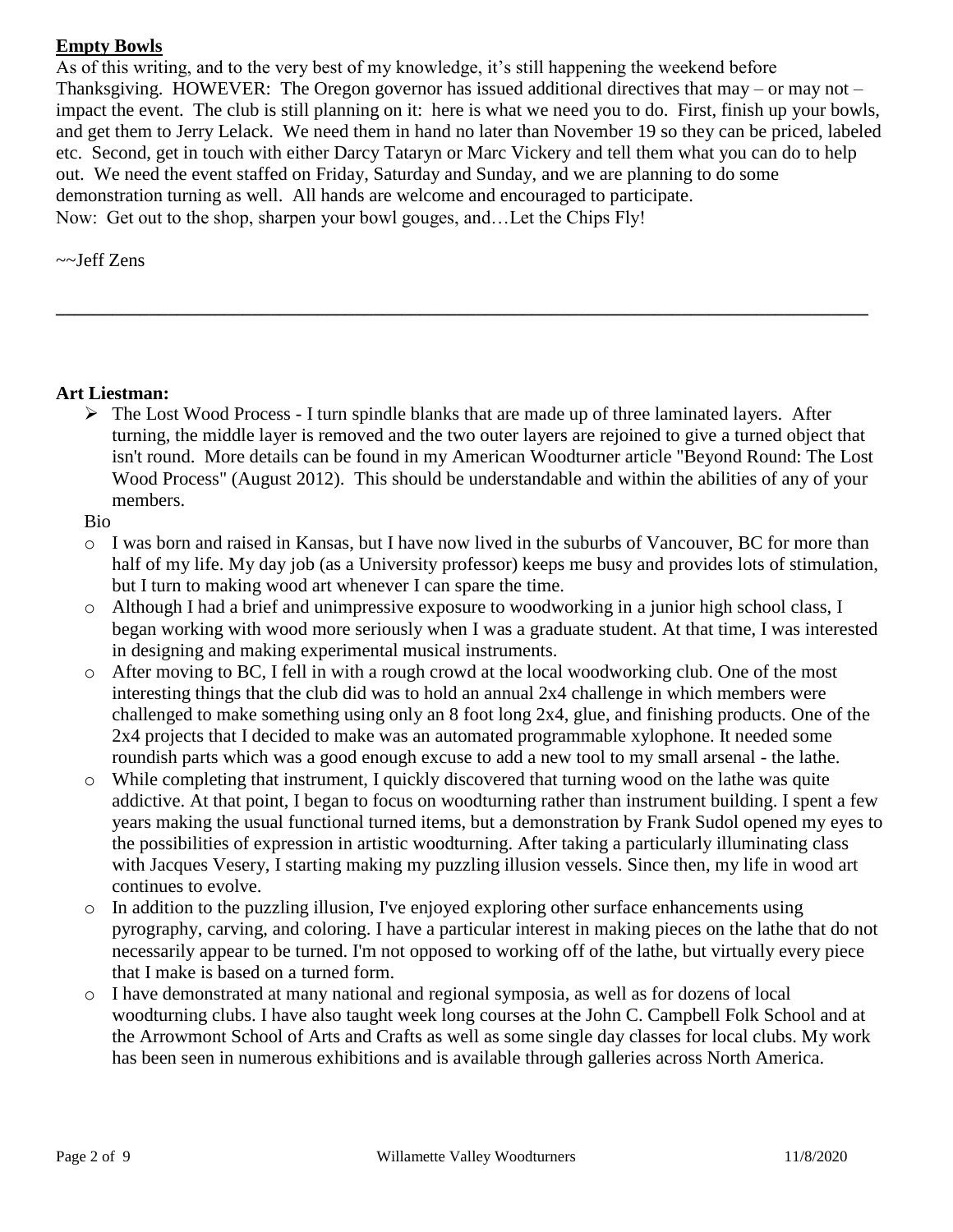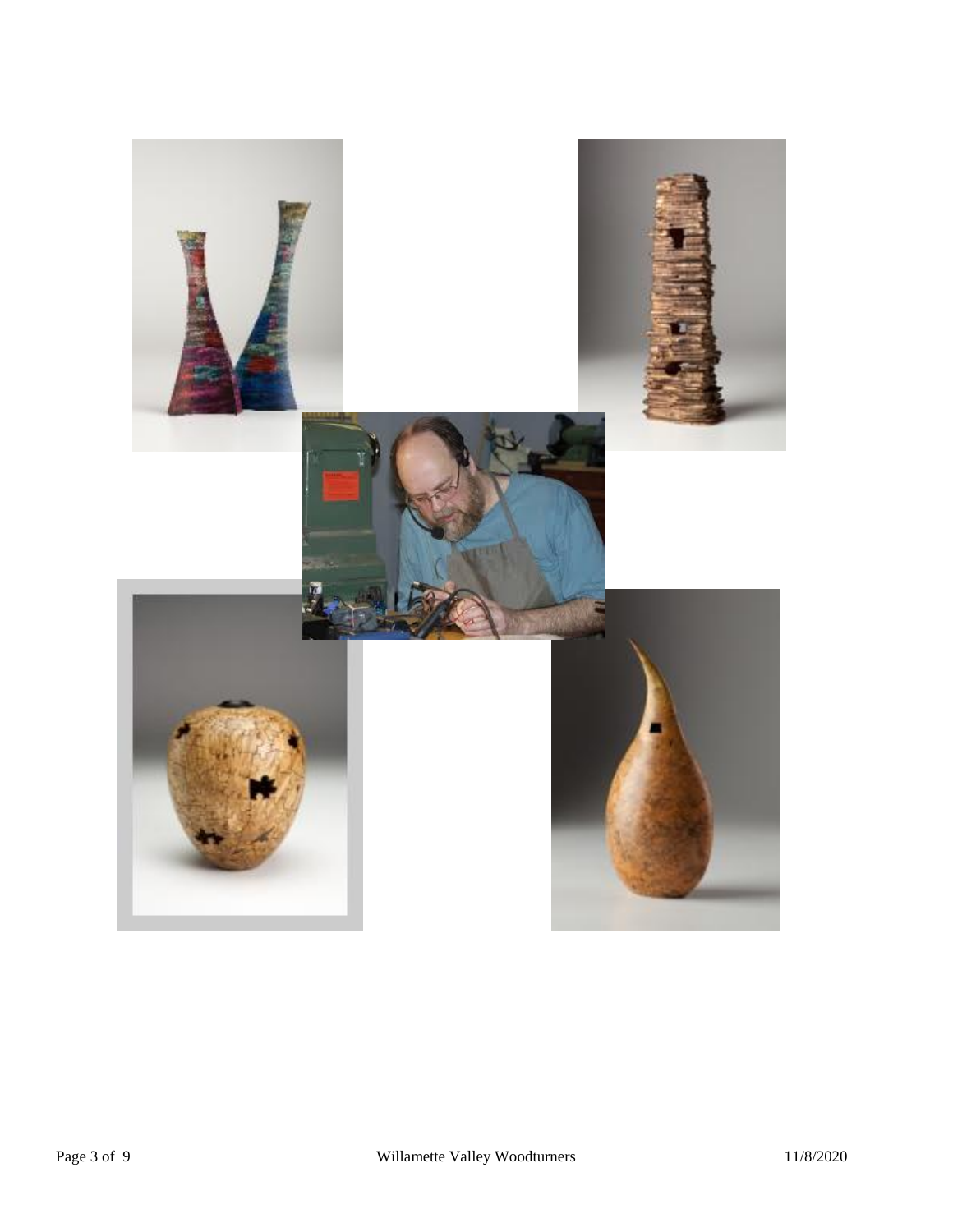#### October 8, 2020 **Willamette Valley Wood Turners Club Meeting Minutes** Submitted by Milt Engelke

Call to Order at 6:30 PM by President Jeff Zens via Zoom with Marc Vickery as Host

15 In attendance

Announcements:

- 1) Craft Supply explanation of process of ordering via the [www.willamettevalleywoodturners.com](http://www.willamettevalleywoodturners.com/) link.
- 2) UPCOMING MEETINGS
	- a. November ZOOM MEETING
		- i. Demonstrator: Art Liestman on the Topic: The lost wood process" more information is available on our club website.
		- ii. Election of Officers
		- iii. Vote on Dues for 2021
	- b. December meeting format to be determined
		- i. basic show and tell submit offerings to Marc Vickery at [woodbowls2017@gmail.com](mailto:woodbowls2017@gmail.com) and he will coordinate their display during the ZOOM meeting
		- ii. Christmas Ornaments
		- iii. Selection of Best Project of Year
- 3) Empty Bowls Program Darcy Tataryn Past President
	- a. Event November 21 November 23 (Weekend prior to Thanksgiving)
	- b. Have more than 55 bowls. Cutoff date is November 22. Bowl can be dropped to Jerry Lelack call before delivery (503 510 1577)
	- c. Looking for numerous volunteers
		- i. Assist with the event Friday night, Saturday and Sunday morning
		- ii. Demonstrations turners throughout the weekend
- 4) By-Law Revisions. Proposals are presented in the Burl
- a. ARTICLE III WVW Club Address

[http://www.willamettevalleywoodturners.com/files/ByLaws\\_2016\\_501c3.pdf](http://www.willamettevalleywoodturners.com/files/ByLaws_2016_501c3.pdf)

*i. Proposed changes are posted in the October Burl* 

*Discussion: Presidents address should not be public. The P.O. Box shared with the Oregon Woodturners Symposium (OWS) and paid for by the OWS is located on S. Lancaster and closely monitored by our Treasurer frequently. Contact via the club address is minimal with most contact through the web site.* **Marc Vickery Moved to accept the proposal to change the club address, second by Henrik Aberg, motion carried.**

- b. ARTICLE VIII OFFICERS
	- i. Responsibilities of the Treasurer (VIII-5)
	- ii. **CURRENT** The Treasurer shall collect all membership fees and all other monies belonging to the WVW. The Treasurer will be responsible for keeping current and accurate records of all monies that flow through the WVW and for ensuring that a current roster of member is maintained. In general, the Treasurer shall perform all duties incident to the office of Treasurer. The Treasurer shall keep current the Business Registration with the Oregon Secretary of State and renew the filings as required by said office. Hence, Page 4 of 7 Bylaws of Willamette Valley Woodturners 2/9/2017 the Treasurer shall be the Authorized Representative for the WVW Club as defined by said office.
	- iii. **Proposed Revised Language see highlighted and underlined sections below: VIII- 5.Treasurer: Duties**. The Treasurer shall: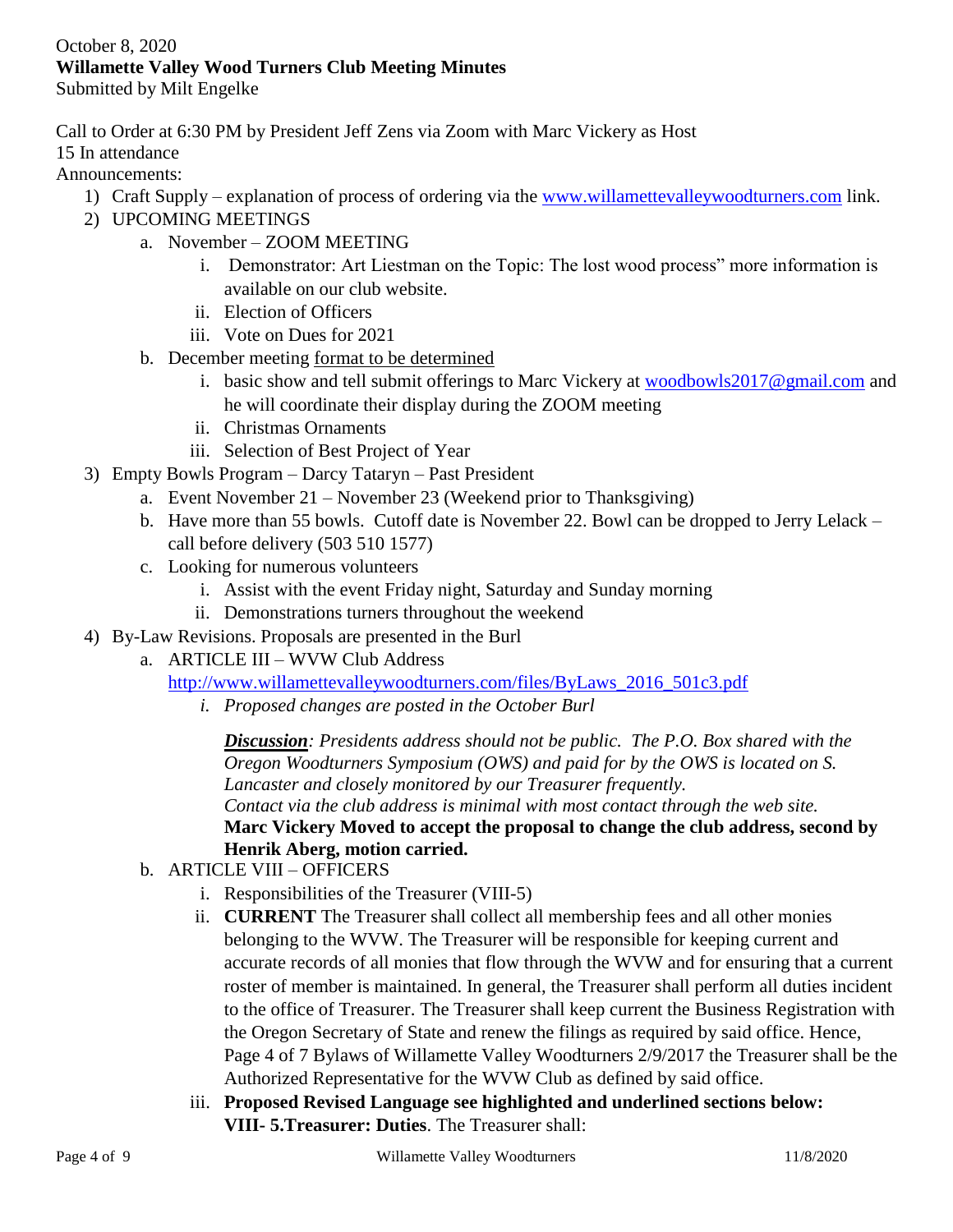- 1.  $\bullet$  collect all membership dues and ensure that a current membership roster is maintained and published;
- 2. maintain current and accurate records of all receipts, disbursements and accounts of any sort that flow through or belong to the WVW;
- **3.** *develop and promulgate cash handling procedures that ensure accurate accounting of all club cash transactions.*
- **4.** *maintain an accurate and detailed inventory of the physical assets of the club and prepare an annual inventory report for the Board of Directors' first quarter meeting each year. The Treasurer shall obtain the assistance of other club members, as needed, to complete this inventory. The annual inventory report shall contain, at a minimum, detailed information about the type of asset, its approximate value or purchase price, if known, and its current location.*
- 5.  $\bullet$  prepare a budget proposal for the Board of Directors first quarter meeting each year that provides, at a minimum, the following information:
	- a. The previous year's adopted budget and actual experience, in a form developed by the Treasurer and approved by the Board.
	- b. A proposal for the current year's operating budget for consideration and adoption by the Board.
	- c. Detail sufficient to track all income and expenditures by category (membership dues, equipment purchases, demonstrator fees, demonstrator expenses, etc.)

The Treasurer shall keep current the Business Registration with the Oregon Secretary of State, and shall renew these filings as required by said office. The Treasurer shall be the Authorized Representative for the WVW Club as defined by said office.

# iv. **MOTION TO ACCEPT LANGUAGE CHANGE: Steve Barlow, Second Marc Vickery, Motion carried**.

- 5) Board recommends slate of officers for 2021.
	- a. DISCUSSION: During September meeting it was proposed motion and carried that the club would suspend term limits (ARTICLE VIII – 6 Term Limits) for the President and Secretary would be suspended for the current year due to the pandemic. Motion passed.
		- i. The Board will present the following slate of officers for 2021 term"
			- 1. President Jeffery Zens
			- 2. Vice President Marc Vickery
			- 3. Secretary Milt Engelke
			- 4. Board members at LARGE:
				- a. Jerry Lelack
				- b. Scott Morrison
			- 5. Past President Darcy Tataryn
- 6) Setting Dues for 2021.

# DISCUSSION:

A member had proposed that we wave dues for 2021 due to the Pandemic and recognizing that we have not been able to have in-person meetings during the past several months, (A major objective of the club)

Several opinions were offered including the following:

i. SOURCES OF INCOME TO SUPPORT CLUB OPERATIONS: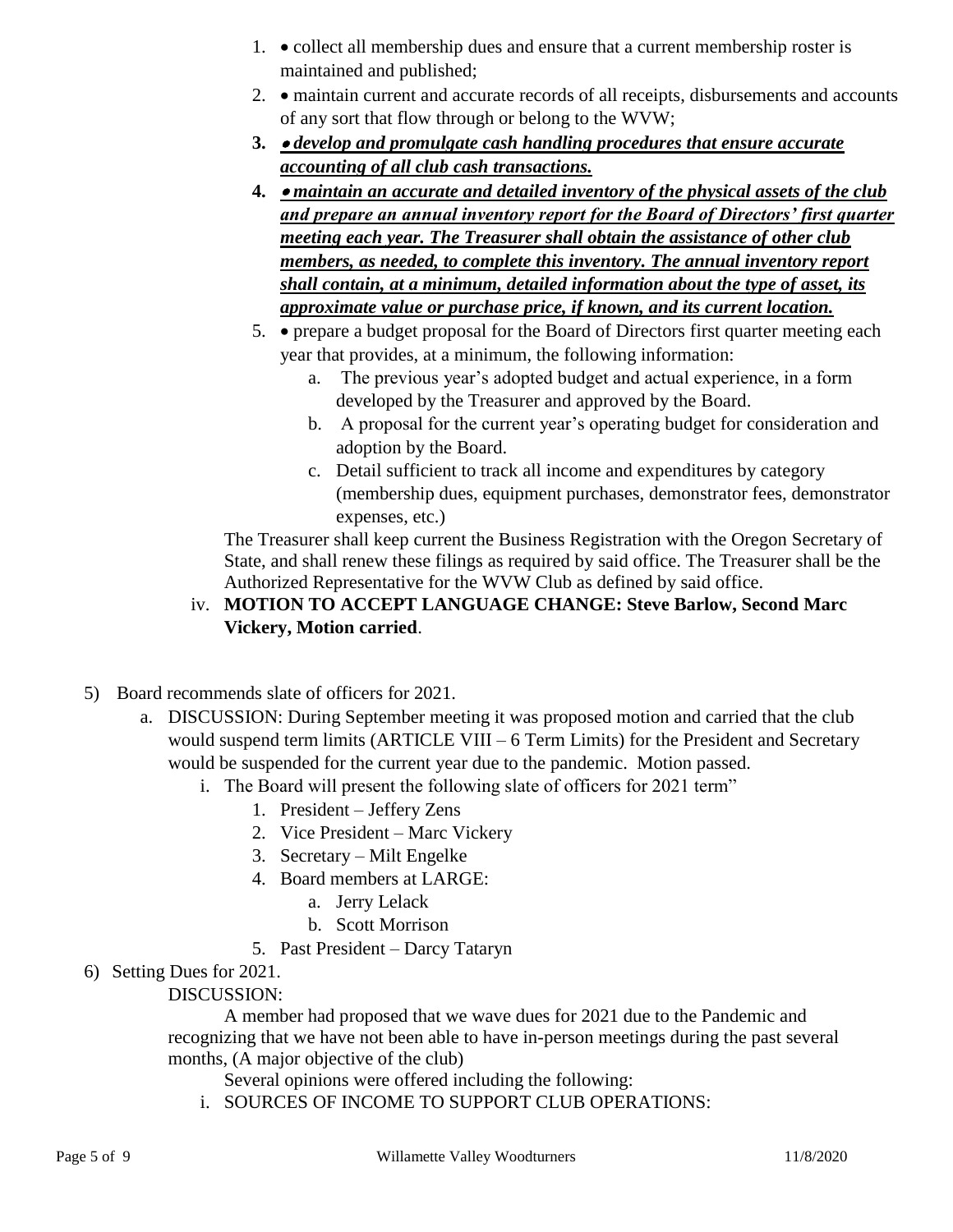- 1. CLUB DUES Main source of income for the club and although significant donations have been made to the club in the past couple of years there is no indication of philanthropic donations to continue – Donations are a wind-fall and should not be considered in the general revenue expenditures of the club
- 2. RAFFLES during in person club events none received during 2020 due to pandemic.
- 3. Oregon Woodturners Symposium share in revenues on a biennial basis (not in 2020)
- 4. Club Supplies sales on a break even basis
- ii. RECURRING EXPENSES:
	- 1. Rental of space at 50+ Center
	- 2. Insurance
	- 3. Budget \$2,000 per demonstrator during in-person events.
	- 4. While classes are intended to be break-even by paid attendance occasionally the club must cover short falls.
	- 5. ZOOM DEMONSTRATIONS less expensive and will average between \$300- \$400 per event.

Numerous ideas and thoughts where shared on the level of dues including the value of the on-line demonstrations, quality of on-line instructors but we also recognize the value in social interaction and gatherings and encourage the club to resume in-person meetings as soon as allowable and sensible. A motion was set forth by Scott Morrison to propose holding the dues at the current level of \$35/year, with second by Bruce Thompson, with unanimous consensus.

- 7) Proposal made to remove the financial data from the Burl which is generally open to the public and make this member only information. Treasures books are open to the membership but does not need to be open to the public. All agreed.
- 8) SHOW AND TELL Marc Vickery
	- a. Several items were presented by members for show and tell Brian Skaar offered numerous finials and his excellent command of skews and spindle gouges.
	- b. Had an excellent discussion on finishes:
		- i. Carnauba
		- ii. Bees wax
		- iii. Paraffin
		- iv. Shellac provides a good shine followed by #0000 steel wool And combinations thereof.
		- v. SHINE JUICE was mentioned as being equal quantities of
			- 1. Alcohol (isopropyl ?)
			- 2. Shellac
			- 3. Linseed oil (Boiled or raw?)

All the above requires liberal applications of ELBOW GREASE. The perfect formula

*Many Thanks to Marc for the logistics surrounding the use of ZOOM. Your efforts are appreciated by all Marc.* 

*Meeting adjourned 8'30 pm.*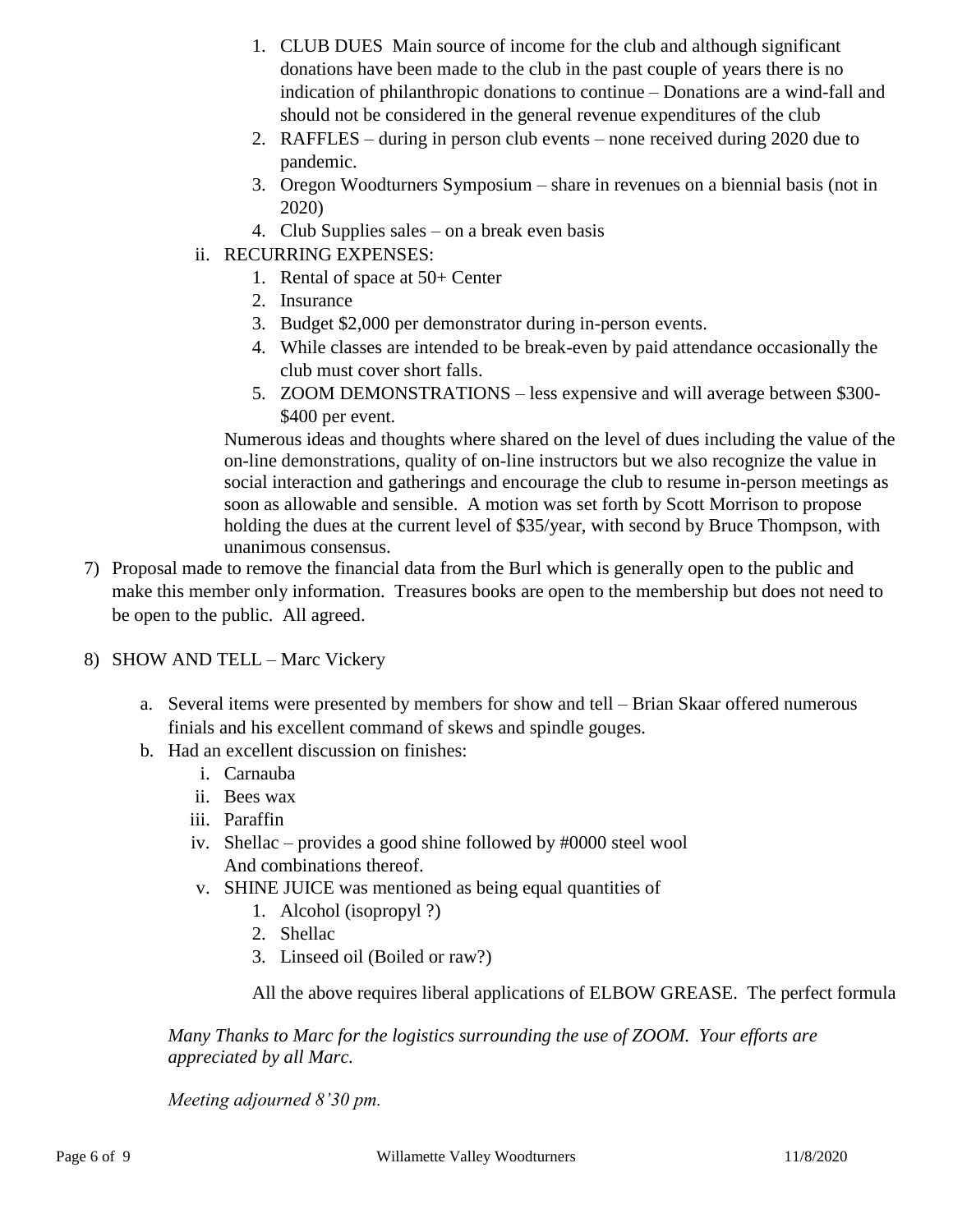# **Upcoming Demonstrators for 2020**

NOTE: due to the Coronavirus, the next several months are undetermined including the ones shown as scheduled. Scheduled meetings are all subject to change.

| Date                                                                                               | <b>Name</b>                                                                            | Website            | <b>Topic</b>                     | <b>Saturday Class</b> |
|----------------------------------------------------------------------------------------------------|----------------------------------------------------------------------------------------|--------------------|----------------------------------|-----------------------|
| 11/12/2020                                                                                         | Art                                                                                    | http://artliestman | Demo and class are on the "lost" | Not yet               |
| <b>SUBJECT</b>                                                                                     | Liestman                                                                               | .com/              | wood process"                    |                       |
| TO <sub>1</sub>                                                                                    |                                                                                        |                    |                                  |                       |
| <b>CHANGE</b>                                                                                      |                                                                                        |                    |                                  |                       |
| 12/10/2020                                                                                         | Show and Tell your best work for the year and /or Christmas ornaments Please refer any |                    |                                  |                       |
|                                                                                                    | ideas to Marc Vickery - THANK YOU                                                      |                    |                                  |                       |
| FOR 2021: Please express an interest of ANY Demonstrator or weekend workshop you would like to see |                                                                                        |                    |                                  |                       |
| to Marc Vickery                                                                                    |                                                                                        |                    |                                  |                       |

# **PLEASE NOTE:**

#### **November meeting:**

Zoom meeting will include the club business of voting for the officer slate for 2021. Again, this will be a very important meeting to attend and get your opinion heard. Based on the input from the October meeting, there may be a final decision made for several board positions and bylaw changes.

Following the club business, we have a demonstration by **Art Liestman**.

#### **December meeting:**

Show and tell for members favorite work of the year and Christmas ornaments. No demonstrator scheduled.

#### **Sawdust sessions:**

We are temporarily changing the day from Sunday to Saturday. The plan has always been to offer this as a drop in, but it is helpful to know if you plan to attend.

Please let Marc know if you are planning to attend or if you have any questions.

**As for scheduling for 2021**, member input is requested. Bear in mind we may not be able to continue to provide as many demonstrators on a paid basis as there is very little income coming in to support demonstrators and other expenses.

If members have ideas about fundraising please feel free to bring it to the table!

To bring the photos for Show and Tell to the meeting, PLEASE forward by email to me at my address below.

In the world of technology, I discovered some members found Zoom a bit of a hurdle. IF YOU want a practice session, please email me a note asking to be invited.

And if you have a best time include it in the email me and we can discuss a time that works for you.

Please feel free to reach out to Marc Vickery if you have questions, observations, ideas, or any other concepts. Thanks,

Marc Email to [halepaumarc@gmail.com](mailto:halepaumarc@gmail.com) Call if I can help in any other way.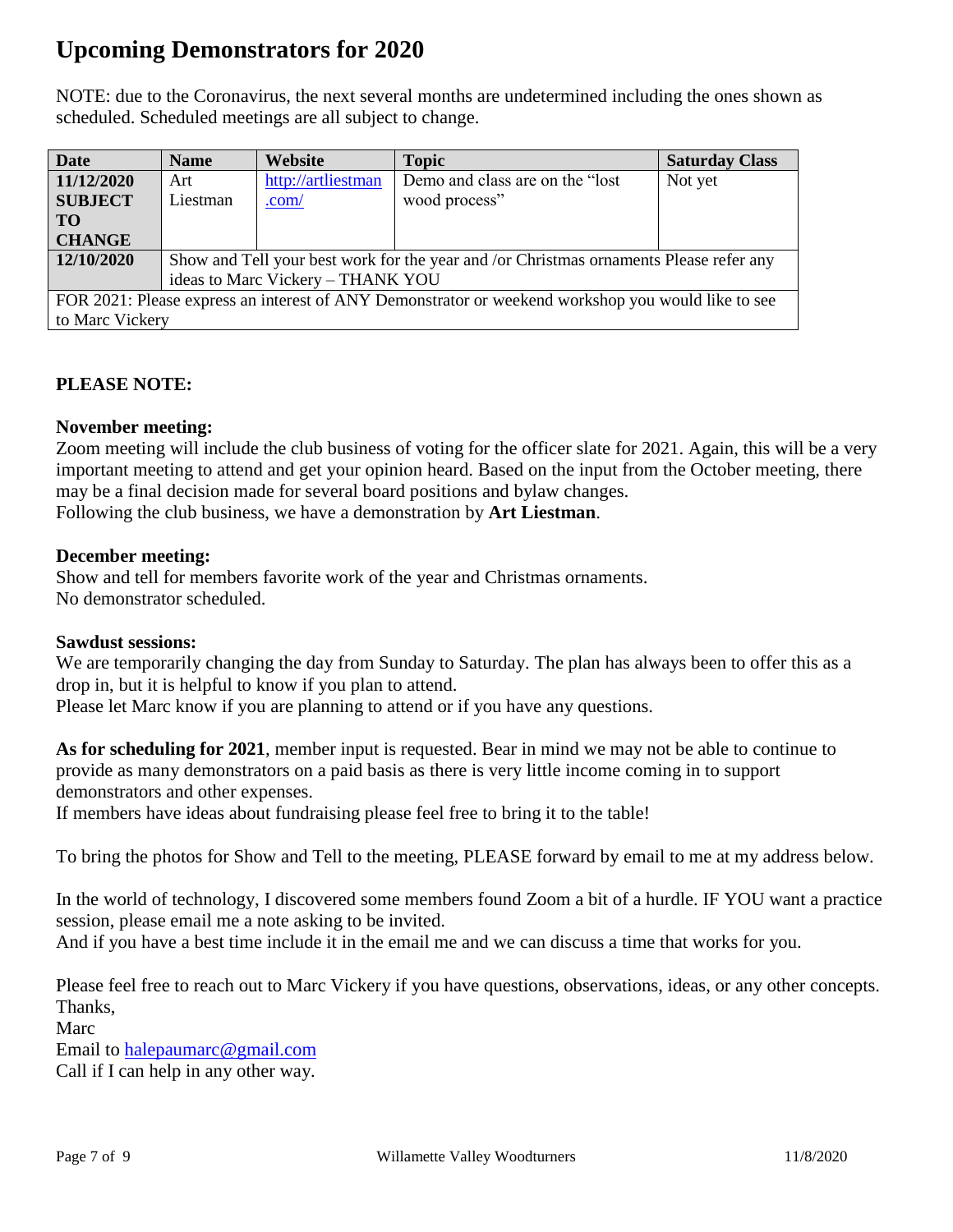# Membership Rewards

# **Chain Sharpening Service** from [Jeff Zens](mailto:PrezWVW@gmail.com)

I have recently purchased an electric chain sharpener and can accurately sharpen your chains and adjust your depth stops for your saw chains. This will restore the chain to "factory-new" condition. Most chains can be sharpened for \$10.00, but longer chains or badly damaged chains might be a little bit more. This service is only available for club members.

# **Library**

A friendly reminder to members with books and/or videos checked out from the library. Please return them at this next meeting.

# **Wood Gathering**

Sign-up sheets will be available to indicate your availability to help with wood gathering. Anyone who learns of a tree or log that is available to the club should notify Gary Dahrens, (503) 260-9778. .

# **From Terry Gerros**

I am a distributor for Stick Fast CA glue, Sharpfast Sharpening systems, the Holdfast vacuum chucking system and Saburrtooth Carving bits. If you have an interest in these products, give me a call or send me an [email](mailto:gerrost@yahoo.com) for details.

# **Supplies**

The club purchases a few supplies in bulk and sells it to members at club cost. We routinely have superglue (\$5), black or brown superglue (\$10) accelerator (\$10) and Anchorseal (\$9/gal). The club has a small supply of half round protractors (\$6) used to measure the angle ground on a tool, and depth gauges (\$5). HSS Round Tool Bits rods (1/4" x 8") are also available (\$3). Jerry Lelack will have the resale items available at the meetings, except for Anchorseal which is available through [Jeff Zens.](mailto:PrezWVW@gmail.com) You will need to bring your own gallon jug; contact Jeff to make arrangements.

# **Club Member Discounts**

- **Craft Supply**: The club's order will be going out on the Monday following our Club Meeting if our order equals or exceeds \$1,000. Craft Supply gives us a 10% discount plus free shipping on all items, and occasional additional discounts on certain other items and quantity purchases. If you order from the sales items, you will receive the club discount in addition to the sale discount, making many items available at very attractive prices. For detailed instruction for ordering see the article in the [November](http://www.willamettevalleywoodturners.com/newsletters/2015_11_WVW_Newsletter.pdf) 2015 Burl. Questions? See [Jeff Zens](mailto:PrezWVW@gmail.com)
- Club members are registered with **Klingspor's Woodworking Shop** at [www.woodworkingshop.com](http://www.woodworkingshop.com/)  or 800-228-0000, they have your name and will give you a 10% discount.
- If you show your club card at checkout time to the cashier at **Woodcraft** in Tigard they will give you a 10% discount (May not apply to some machinery).
- **Exotic Wood** is offering a discount of 15% off any orders placed at: [www.exoticwoodsusa.com.](http://www.exoticwoodsusa.com/) (This includes sale items and free shipping on orders over \$300). Use promo code ewusaAAW
- **Gilmer Wood** now offers our club a 10% discount on purchases made there. If you haven't been to Gilmer's, it is well worth the trip to Portland, if only to make your mouth water and make you cry if you leave empty handed.